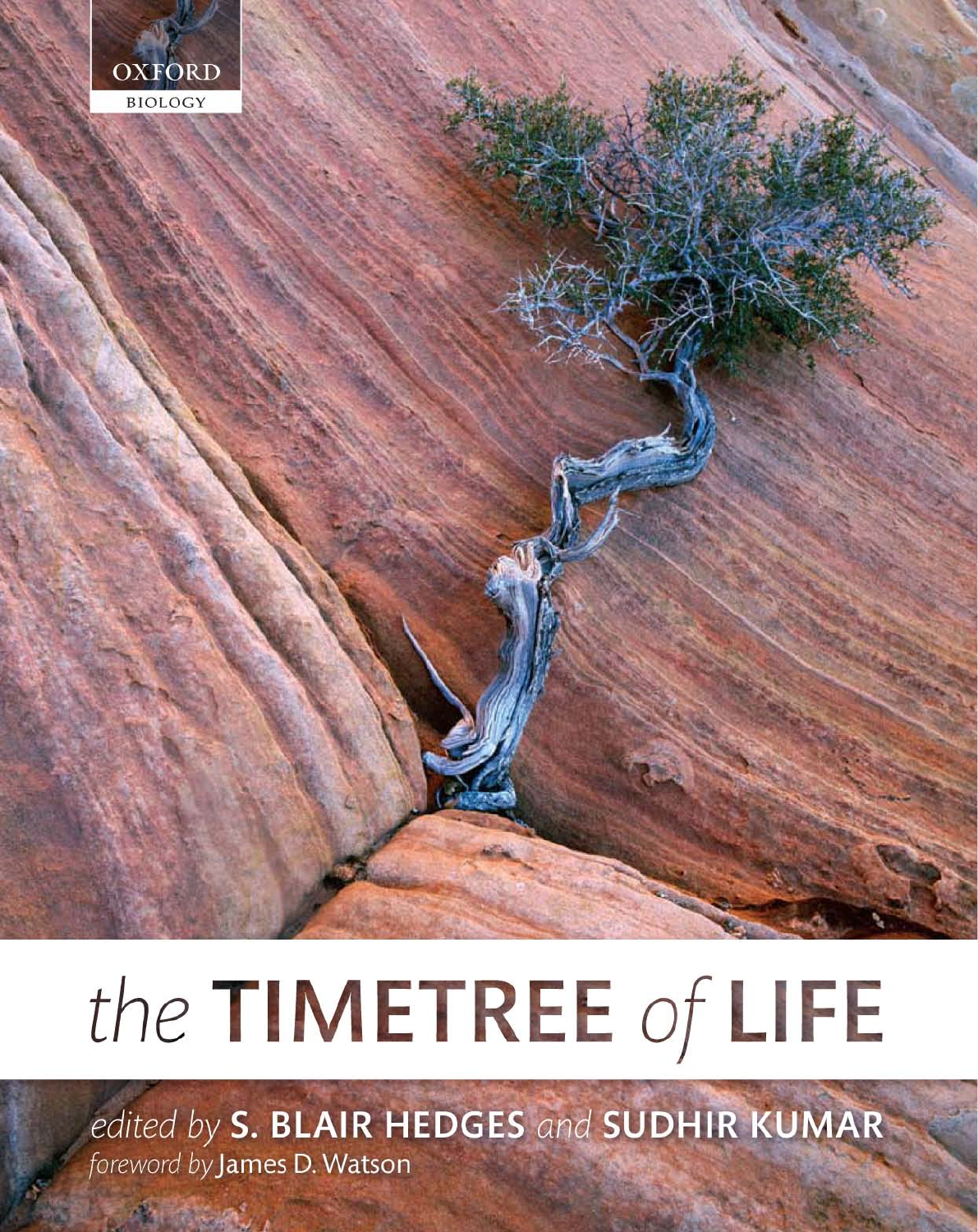## **True flies (Diptera)**

#### *Matthew A. Bertone\* and Brian M. Wiegmann*

Department of Entomology, Campus Box 7613, North Carolina State University, Raleigh, NC 27695-7613, USA \*To whom correspondence should be addressed

(matthew.bertone@gmail.com)

#### Abstract

With over 150,000 described species in  $~180$  families, the insect Order Diptera (true flies) is one of the largest and most diverse groups of organisms. Flies exhibit an extremely wide range of morphological characters that have supported or confounded phylogenetic inferences within the group. Though molecular phylogenies exist, few have addressed macroevolutionary questions within the order and none has comprehensively addressed the order as a whole. Fossil and molecular data indicate that the earliest divergences among living dipterans occurred in the late Paleozoic, 270– 251 million years ago (Ma). Most divergences among families occurred in the Triassic and Jurassic, 251–146 Ma.

The Order Diptera (true flies) comprises an ecologically and morphologically diverse assemblage of holometabolous insects. A number of morphological characters unite this lineage (*1–3*), the most recognizable one being the extremely reduced, knob-like, metathoracic wings, or halteres (Fig. 1). The majority of true flies also bear specialized sponging mouthparts that differ markedly from the chewing mouthparts found in most insects. Approximately 150,000 species of Diptera have been described in  $~180$  families, although total species diversity undoubtedly exceeds twice that number (*1, 2, 4*). Myriad species of Diptera are economically important vectors of human and animal pathogens (e.g., Culicidae) and many are destructive to crops and livestock (e.g., Tephritidae and Oestridae, respectively). Flies are also important ecologically as predators, decomposers, parasitoids, and pollinators (*5, 6*). Here we review the relationships and divergence times of major events in dipteran evolution, including the origin of the order and its constituent suborders, infraorders, and families.

Traditionally flies have been divided into two suborders: Nematocera ("thread-horn" flies) and Brachycera ("short-horn" flies). This division was based primarily on characters of the adult antennae and larval head capsule (*1, 2, 7*). Although a number of shared-derived characters support the monophyly of the Brachycera, the Nematocera is now widely regarded as a paraphyletic assemblage of infraorders, or suborders (*8*), from/within which the Brachycera originated (*7, 9, 10*). For a detailed overview of the current state of Diptera systematics, see Yeates and Wiegmann (*1, 2*).

Evolutionary relationships among the lower Diptera  $($ = "Nematocera") have been particularly difficult to resolve. Morphology-based hypotheses disagree with respect to the composition and interrelationships of the nematoceran infraorders (*7, 9, 11–13*). Interpretations of character homology, polarity, and homoplasy, as well as incongruence between adult characters vs. those of the larvae and pupae, have contributed to disagreement concerning the higher-level relationships of these flies  $(1, 2)$ . Comprehensive reviews of the relationships within the nematocerous Diptera are presented elsewhere (*7*, *9*).

Determination of the closest relatives of the hyper diverse Brachycera has been equally difficult. Hennig (*12, 13*) gave evidence, taken largely from adult characters,



Fig. 1 A predatory robber fly (Asilidae: Ommatius gemma) from Mississippi, USA. Credit: G. and J. Strickland.

M. A. Bertone and B. M. Wiegmann. True flies (Diptera). Pp. 270-277 in *The Timetree of Life*, S. B. Hedges and S. Kumar, Eds. (Oxford University Press, 2009).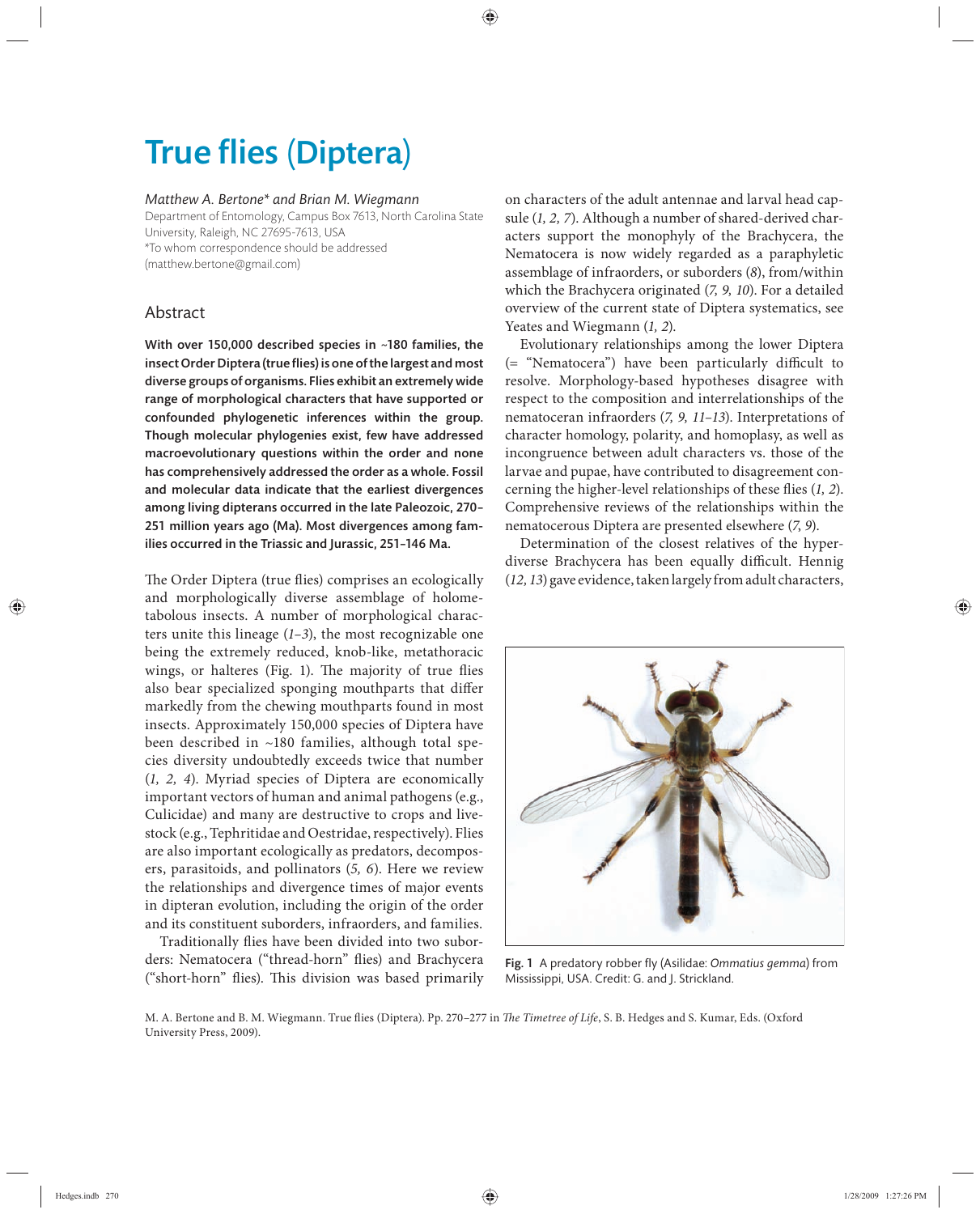

Fig. 2 *Continues*

for a relationship between the Brachycera and his concept of the Bibionomorpha. Although not explicit in their published tree, Wood and Borkent (*7*) suggested a relationship between Brachycera and their Psychodomorpha (including Scatopsidae, Canthyloscelidae (as Synneuridae), Perissommatidae, and Anisopodidae, all of which were in Hennig's Bibionomorpha). This hypothesis was based

predominately on characters of the larval mandible and was later supported (*14*). Oosterbroek and Courtney's (*9*) analysis of characters from all life stages found a single family—Anisopodidae—to be the closest relative of the Brachycera. This group was placed at the tip of a clade they termed the "higher Nematocera + Brachycera" (the "higher Nematocera" including all of Wood and Borkent's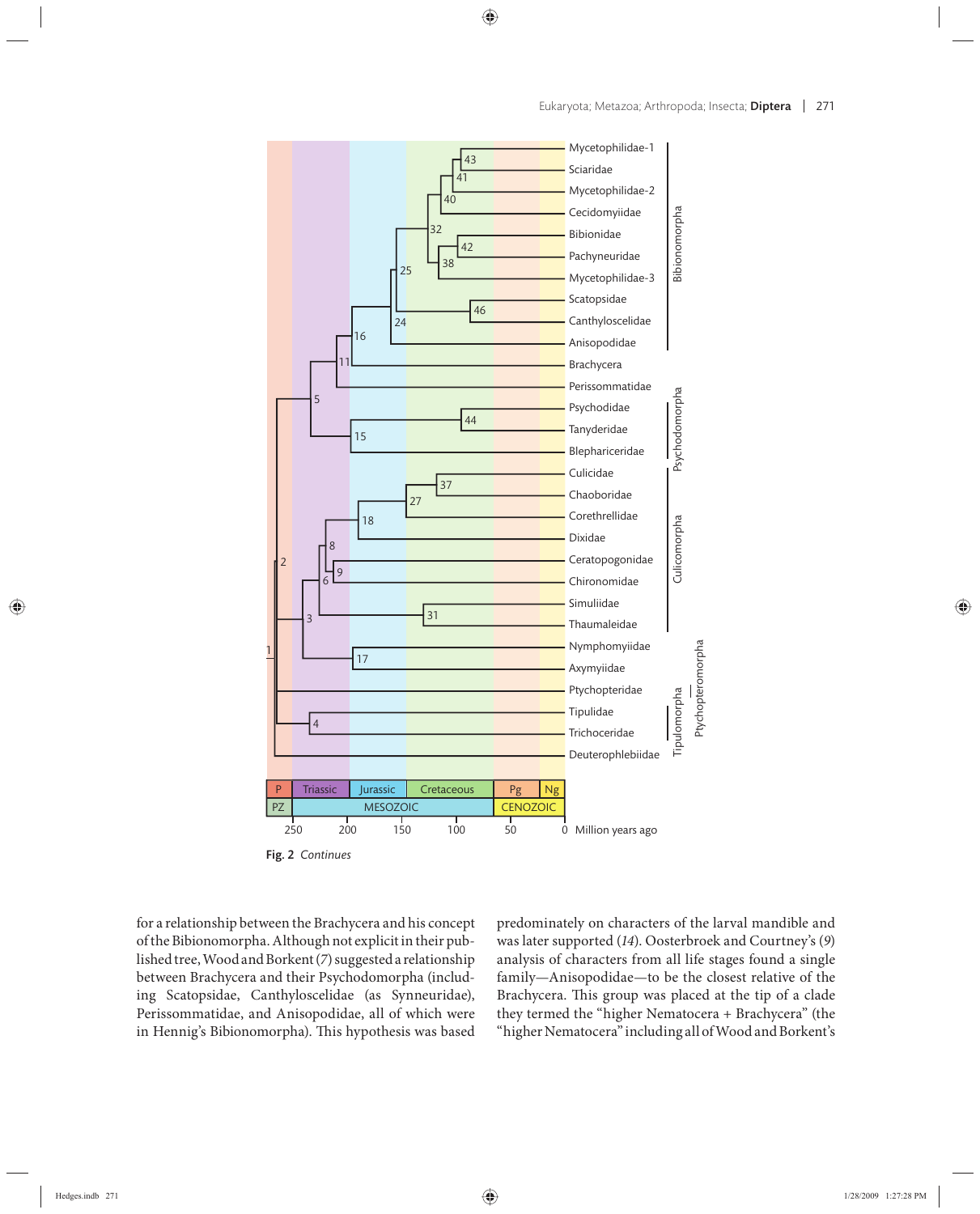

Fig. 2 A timetree of true flies (Diptera). Divergence times are shown in Table 1. The timetree for Brachycera is continued in a separate panel. Mycetophilidae-1 (Diadocidiidae, Mycetophilidae *sensu stricto*), Mycetophilidae-2 (Keroplatidae

and Lygistorrhinidae), Mycetophilidae-3 (Ditomyiidae). *Abbreviations*: Ng (Neogene), P (Permian), Pg (Paleogene), PZ (Paleozoic), and Tr (Triassic).

Psychodomorpha and the Tipulidae). Subsequently, Michelsen (*11*) reunited the Brachycera with a Hennigian Bibionomorpha (as "Neodiptera") based on adult thoracic sclerites and musculature.

Divisions within the Brachycera have traditionally followed a trend of paraphyletic stem grades (e.g., Orthorrhapha and Aschiza) giving rise to monophyletic clades (e.g., Cyclorrhapha and Schizophora). The lower Brachycera (= Orthorrhapha) are generally small to very large flies, many of which are predators or parasitoids as larvae. The basal Infraorders Xylophagomorpha, Stratiomyomorpha, and Tabanomorpha are each represented by one, three, and five families, respectively (1, 2, 15). The Tabanomorpha is of particular interest for containing three families in which at least some female flies suck vertebrate blood (Tabanidae, Athericidae, and Rhagionidae) (*16*). Other notably diverse families within the lower Brachycera include the Bombyliidae (bee flies), Asilidae (robber flies), Empididae (dance flies), and Dolichopodidae (long-legged flies). Woodley (17), Sinclair *et al.* (*18*), and Yeates (*15*) present morphological evidence supporting relationships among the lower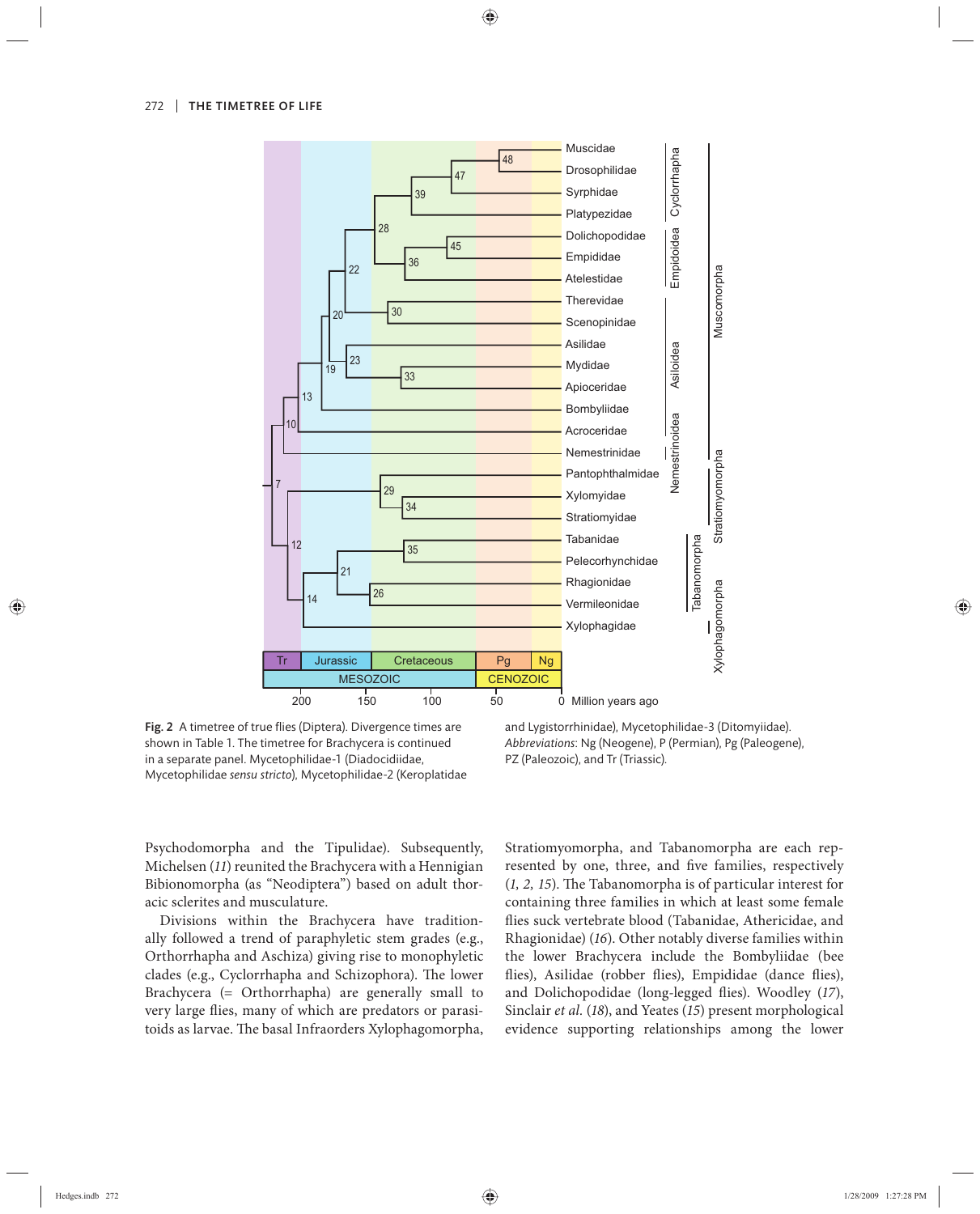| Timetree       |      | <b>Estimates</b> |             |                |                          | Timetree |      | <b>Estimates</b> |            |                |                          |
|----------------|------|------------------|-------------|----------------|--------------------------|----------|------|------------------|------------|----------------|--------------------------|
| Node           | Time | Ref. (10, 68)    |             | Refs. (39, 40) |                          | Node     | Time | Ref. (10)        |            | Refs. (39, 40) |                          |
|                |      | <b>Time</b>      | <b>CI</b>   | <b>Time</b>    | CI                       |          |      | Time             | <b>CI</b>  | Time           | CI                       |
| $\mathbf{1}$   | 267  | 267              | 269-260     |                | $\overline{a}$           | 25       | 155  | 155              | 195-114    |                | $\overline{\phantom{0}}$ |
| $\overline{2}$ | 265  | 265              | 269-256     |                |                          | 26       | 147  | 147              | 190-104    |                |                          |
| 3              | 241  | 241              | 260-224     |                |                          | 27       | 146  | 146              | 188-97     |                |                          |
| $\overline{4}$ | 235  | 235              | 261-221     |                | $\overline{\phantom{0}}$ | 28       | 143  | 143              | 173-122    |                |                          |
| 5              | 234  | 234              | 259-209     |                |                          | 29       | 139  | 139              | 186-94     |                |                          |
| 6              | 226  | 226              | 243-215     |                | $\overline{a}$           | 30       | 133  | 133              | $170 - 96$ | $\overline{a}$ | $\overline{a}$           |
| 7              | 222  | 222              | 239-195     |                |                          | 31       | 130  | 130              | 181-74     |                |                          |
| 8              | 220  | 220              | 234-212     |                |                          | 32       | 126  | 126              | 168-84     |                |                          |
| 9              | 213  | 213              | 223-210     |                |                          | 33       | 123  | 123              | 159-87     |                |                          |
| 10             | 213  | 213              | 235-188     | 233(40)        | 239-217                  | 34       | 122  | 122              | $171 - 78$ | 129(39)        | 194-83                   |
| 11             | 210  | 210              | 243-179     |                |                          | 35       | 121  | 121              | 168-80     |                |                          |
| 12             | 210  | 210              | 234-180     |                | $\overline{a}$           | 36       | 120  | 120              | $153 - 92$ |                |                          |
| 13             | 202  | 202              | 226-179     |                |                          | 37       | 118  | 118              | $163 - 71$ |                |                          |
| 14             | 198  | 198              | 227-163     |                |                          | 38       | 116  | 116              | 158-75     |                |                          |
| 15             | 197  | 197              | 225-181     |                |                          | 39       | 115  | 115              | $145 - 89$ |                |                          |
| 16             | 196  | 196              | 230-160     |                |                          | 40       | 114  | 114              | 157-74     |                |                          |
| 17             | 195  | 195              | 236-138     |                | $\overline{\phantom{0}}$ | 41       | 103  | 103              | $144 - 64$ |                |                          |
| 18             | 190  | 190              | 216-155     |                |                          | 42       | 98.6 | 98.6             | $139 - 60$ |                |                          |
| 19             | 184  | 184              | 209-171     |                |                          | 43       | 95.6 | 95.6             | $137 - 57$ |                |                          |
| 20             | 178  | 178              | $203 - 161$ |                | $\overline{a}$           | 44       | 95.2 | 95.2             | $140 - 57$ | $\overline{a}$ |                          |
| 21             | 172  | 172              | 211-131     |                |                          | 45       | 87.7 | 87.7             | 122-59     |                |                          |
| 22             | 166  | 166              | 193-143     |                |                          | 46       | 87.1 | 87.1             | $136 - 45$ |                |                          |
| 23             | 165  | 165              | 194-140     |                |                          | 47       | 84.5 | 84.5             | $115 - 71$ |                |                          |
| 24             | 160  | 160              | 200-120     |                |                          | 48       | 47.9 | 47.9             | $76 - 29$  |                |                          |

Table 1. Divergence times (Ma) and their credibility/confidence intervals (CI) among true flies (Diptera).

Note: Node times in the timetree are from ref. (10, 68).

Brachycera. However, as in the lower Diptera, anatomical characters uniting major lineages are often lacking, equivocal, or convergent.

The brachyceran clade Cyclorrhapha contains over half of all true flies. Extreme reduction of the larval head capsule and pupation of the third instar in the final larval skin (puparium) are the major innovations of this group (*1, 2*). More homogeneous in morphology than the lower Diptera, Cyclorrhapha contains the stereotypical "higher" flies and familiar members of this group include the vinegar fly (commonly called the fruit fly by geneticists, *Drosophila melanogaster*) and the house fly (*Musca domestica*).

The lower Cyclorrhapha  $(= Aschiza)$  is a paraphyletic collection of families united only by plesiomorphic characters. Included within this lineage are ~8 families of flies, some of which are highly diverse (e.g., Syrphidae and Phoridae) (*19, 20*). Relationships between families within the lower Cyclorrhapha remain ambiguous (21, 22). The division Schizophora contains most of the family-level diversity in the Diptera, with at least 75 described families (1, 2). All flies in this group possess a membranous head sac (ptilinum) that, when inflated, allows the adult to escape the puparium. After emergence the sac is withdrawn leaving a remnant, U-shaped, ptilinal fissure. Schizophora is further divided into two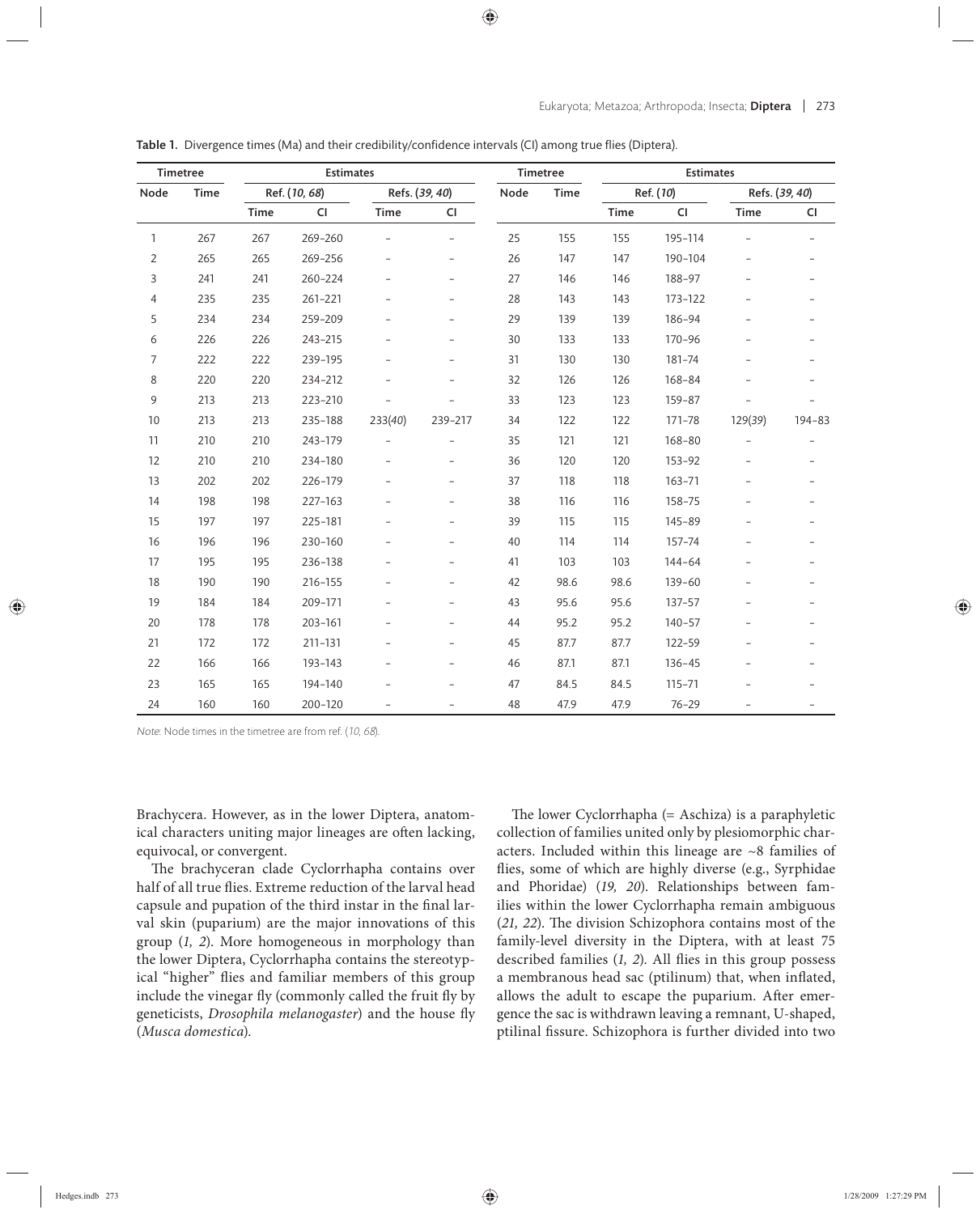main groups: Acalyptratae and Calyptratae. While the Calyptratae is a well-supported monophyletic group (*1, 19*), the Acalyptratae may or may not be monophyletic (*1, 2, 19, 23, 24*) and most dipterists now suspect the latter.

Although containing only about 20% of fly species, Acalyptratae contains nearly half of the order's familylevel diversity (~62 families). Remarkably, six common acalyptrate families (Tephritidae, Lauxaniidae, Agromyzidae, Chloropidae, Drosophilidae, and Ephydridae) make up >50% of the species diversity in the entire assemblage (*2*). Resolving the relationships within and among acalyptrate superfamilies has traditionally been difficult, due, in part, to the lack of convincing sharedderived characters for most major groupings.

Calyptrate flies are divided into  $~13$  families that are important medically (e.g., Glossinidae, Muscidae and Oestridae), forensically (e.g., Calliphoridae and Sarcophagidae), or as biological control agents (e.g., Tachinidae). Calyptratae also contains several groups of specialized, vertebrate ectoparasites (Hippoboscidae, Streblidae, and Nycteribiidae).

Despite the publication of 14 completed dipteran genomes (*Anopheles gambiae*, *Aedes aegypti*, and 12 *Drosophila* species), relatively few studies have used molecular markers to reconstruct higher-level relationships of flies. However, many new molecular studies are emerging (*73*) and these will certainly increase knowledge of relationships within the order.

Early nucleotide-based higher-level studies compared nuclear 28S ribosomal DNA sequences among Culicomorpha (*25*), some Cyclorrhapha (*26*), and among the nematocerous Diptera (*27*). Major markers employed to date for phylogenetic inference include mitochondrial genes (*28–30*), elongation factor 1*α* (EF-1*α*) (*31, 32*), *28S ribosomal DNA* (*10, 16, 27*), and the nuclear protein-coding genes CPSase (CAD) (*33–36*) and white (*37*).

Friedrich and Tautz's (*27*) phylogeny of the earliest dipteran lineages strongly supported several infraorders; however, the relationships among the infraorders were not well resolved (<80% bootstrap support) and the taxon sampling was quite limited. Recently, Bertone *et al.* (*10*) analyzed nuclear genes to infer the relationships among all of the ca. 26 nematocerous fly families. Using fulllength *28S rDNA* and three protein-coding genes (CAD, TPI, and PGD), they found support for several infraorders, both traditional and novel. The most surprising finding was a close relationship between the small, unusual Family Deuterophlebiidae and all remaining Diptera. In general accordance with Hennig and Michelsen, Bertone

*et al.* also found support for the Neodiptera: Perissommatidae + Brachycera + Bibionomorpha (Fig. 2).

Nucleotide data have also been applied to phylogenetic questions among and within families of Brachycera. Wiegmann *et al.* (*16*) inferred relationships within the Tabanomorpha (including taxa from the Xylophagomorpha and Stratiomyomorpha as outgroups) using 28S rDNA sequences. The resulting phylogeny reflected similar relationships to those based on morphology (*15, 17*). Motivated by the discovery of a new brachyceran family, Evocoidae [as Ocoidae], Yeates *et al.* (*38*) sampled *28S rDNA* across a limited set of asiloid taxa. Evocoidae was placed within the therevoid clade (Apsilocephalidae, Scenopinidae, and Therevidae), a position supported by their observations of its morphology. Nucleotide sequences have also been used to clarify higher-level relationships within the Stratiomyidae (*28S* and EF-1*α*) (*39*), Acroceridae (*16S*, *28S*, CAD and COI) (40), Therevidae (28S and EF-1α) (31), Apioceridae and Mydidae (*28S*) (*41*), Asilidae (*16S*, *18S*, *28S* and COII) (*42*), and Empidoidea (*28S*, EF-1*α* and CAD) (*32–34*).

Molecular studies of Cyclorrhapha have largely been limited to analyses of relationships within a family or major family group, and no single study has yet sampled across the clade's 80+ families. Notable higher-level studies published to date include analyses of relationships among aschizan families (*21, 22*), Syrphoidea (*43*), Tephritoidea (*44*), Calyptratae (*45*), and Hippoboscoidea (36, 46). A recent study of full mitochondrial genome sequences, from a diverse sampling of brachyceran flies, recovered expected higher-level relationships, including paraphyly for acalyptrates (*30*). Molecular studies below the family level are numerous and include intensive work on dipteran model systems such as *Drosophila* and Drosophilidae (*47–49*), Syrphidae (*50*), Diopsidae (*51, 52*), Tephritidae (*44, 53*), Agromyzidae (*35*), Coelopidae (*54*), Muscidae (*55*), and Calliphoridae (*56, 57*).

Much of the seminal work on molecular clocks and divergence times has been carried out in studies of *Drosophila* species groups and a handful of other Diptera using immunological distances (*58*), DNA–DNA hybridization (*59*), DNA/protein sequences (*60*–*62*), and various marker systems (*63, 64*). Nonetheless, few studies have yet applied these methods above the species level. Studies of evolutionary rate dynamics have revealed multiple examples of rate heterogeneity in many dipteran lineages and in various mitochondrial and nuclear genes (*60, 62*). Comparisons of evolutionary rates using multiple concatenated genes from completed dipteran genomes show a lineage specific increase in evolutionary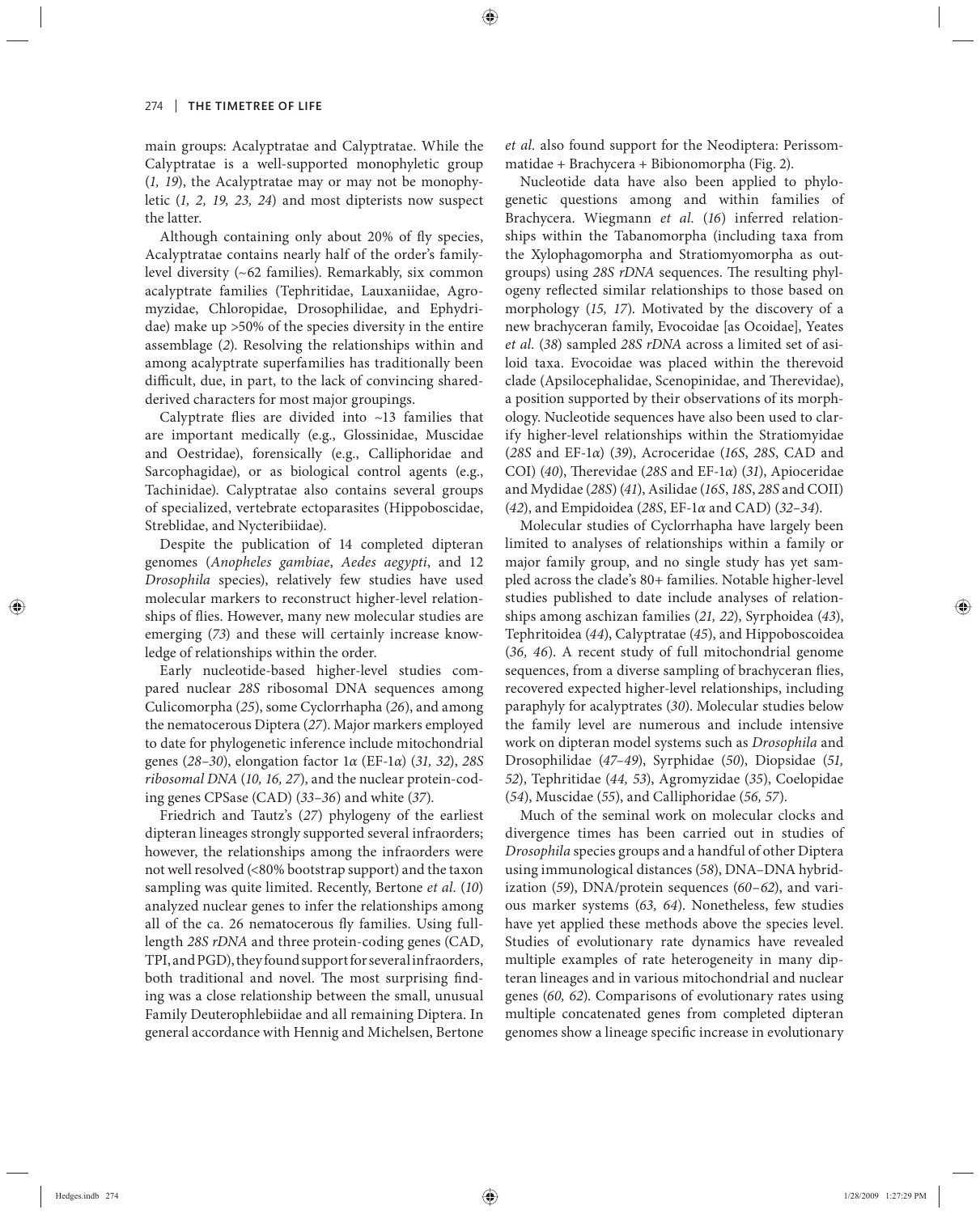rates in Diptera when compared to the beetle, *Tribolium casteneum* (*66*), a result concordant with a similar rate increase shown for fly ribosomal genes (67).

Wiegmann *et al.* (68) were the first to apply relaxed clock Bayesian methods to estimate dipteran divergence times (Fig. 2). This study used a combined molecular (*28S rDNA*) and morphology-based (*15*) tree to infer dates from 28S *rDNA* sequences analyzed using the relaxed clock lognormal distribution of nucleotide rate evolution in the program Multidivtime (*69*). A similar Bayesian analysis of *28S rDNA*-based divergence times for early dipteran relationships is presented in Bertone *et al.* (*10*; Fig. 2). Relaxed clock methods have also been applied to estimate divergences within several dipteran families, including Acroceridae (*40*), Stratiomyidae (*39*), Drosophilidae (*65*), and Calliphoridae (*57*).

Divergence times based on *28S rDNA* (Fig. 2; Table 1), fossil, and phylogenetic data are largely congruent and provide useful approximations of the range of dates ascribable to major splits in the Diptera tree of life. The Diptera most likely arose in the late Permian or early Triassic, 270-245 Ma (3). The earliest fossil evidence of a putative dipteran (*Grauvogelia*) is recorded from the early Triassic (240 Ma) (*3, 70*). Most major dipteran lineages, from the nematocerous infraorders to the first Eremoneura (Empidoidea and Cyclorrhapha), originated between 240 and 150 Ma, which was a time of major innovation and radiation for many insect groups (*3*). It was also during this period in fly evolution that the origin and extinction of nearly 40 nematoceran families, or more than half of the group's historical diversity, occurred (*71*). By the Cretaceous (146–66 Ma) many of the order's extant, higher-level groups had arisen, though diversification of fly families and much of the Cyclorrhapha continued into the late Cretaceous and early Cenozoic (100–30 Ma).

Molecular divergence time estimates make it possible to approximate the timing of major morphological and ecological shifts within the Diptera. Wing vein characters have been important in dipteran systematics and are indispensable for determining early fly fossils, given that isolated wings are often the only structures preserved. Hypotheses of ancestral wing venation are usually based on extant taxa and either of two groups is considered to have the ancestral state due to retention of certain wing veins: the Tipulomorpha or the Diarchineura. The former have long been considered primitive (*7, 12, 13*) for possessing two complete anal veins (all other Diptera have at most one), while some paleoentomologists (*72*) have defined the latter (flies with a complete, four-branched

radial sector, including the extant Families Psychodidae and Tanyderidae) as the most ancestral of all flies. Molecular analyses and dating (*10*), however, show that even groups with fewer wing veins (i.e., Culicomorpha and Ptychopteridae) or even extremely reduced wing venations (i.e., Deuterophlebiidae) were present early in dipteran evolution, contemporary with the Tipulomorpha and Diarchineura. This reflects the early and rapid evolution of major dipteran clades, groups which may have evolved along an array of wing venation trajectories.

A suite of changes have also occurred in the immature stages of the Diptera, and one of the most striking evolutionary trends is the reduction of the larval head capsule. Most extant nematoceran larvae have a wellsclerotized, identifiable head (eucephalic), the ancestral condition shared with most holometabolous insects. The origin of the Brachycera in the late Triassic or early Jurassic (220–195 Ma) was marked by desclerotization and movement of the posterior portions of the head capsule into the anterior of the thorax. By the time the Cyclorrhapha appeared in the Cretaceous (~143 Ma) the larval head was almost entirely desclerotized within the thorax, and consisted of only mouth hooks and their internally supporting rods. The antiquity of this type of larva (maggot) is shown in rare examples found in Cretaceous amber (New Jersey ~90 Ma; *3*), which possessed mouth hooks similar to those of recent flies. The other novelty of immature Cyclorrhapha, the puparium, probably developed during the same time period, and fossil puparia have been recorded from the late Cretaceous, 70 Ma (*3*).

Ancestral fly larvae were no doubt closely tied to moist or aquatic habitats. Within the lower Diptera, larvae of the Culicomorpha, Nymphomyiidae, Deuterophlebiidae, most Psychodomorpha, and many Tipulomorpha are aquatic, while Ptychopteridae and Axymyiidae are semiaquatic. Larvae developing in these habitats feed largely on particulate matter (detritus), or graze/filter diatoms, algae, or other aquatic plants (*5*). Diptera with terrestrial larvae (i.e., Perissommatidae, Bibionomorpha, and Brachycera) appear to have originated sometime in the Triassic  $(-234 \text{ Ma})$  and diversified predominately in the late Jurassic or early Cretaceous (180–115 Ma). Terrestrial fly larvae occupy a number of niches and trophic levels, including reversals to aquatic lifestyles. The first terrestrial larvae were probably saprophagous or mycophagous, as seen in most extant Bibionomorpha, Perissommatidae, and some lower Brachycera (i.e., Stratiomyidae). Major clades of predatory larvae originated within the lower Brachycera in the late Triassic or early Jurassic,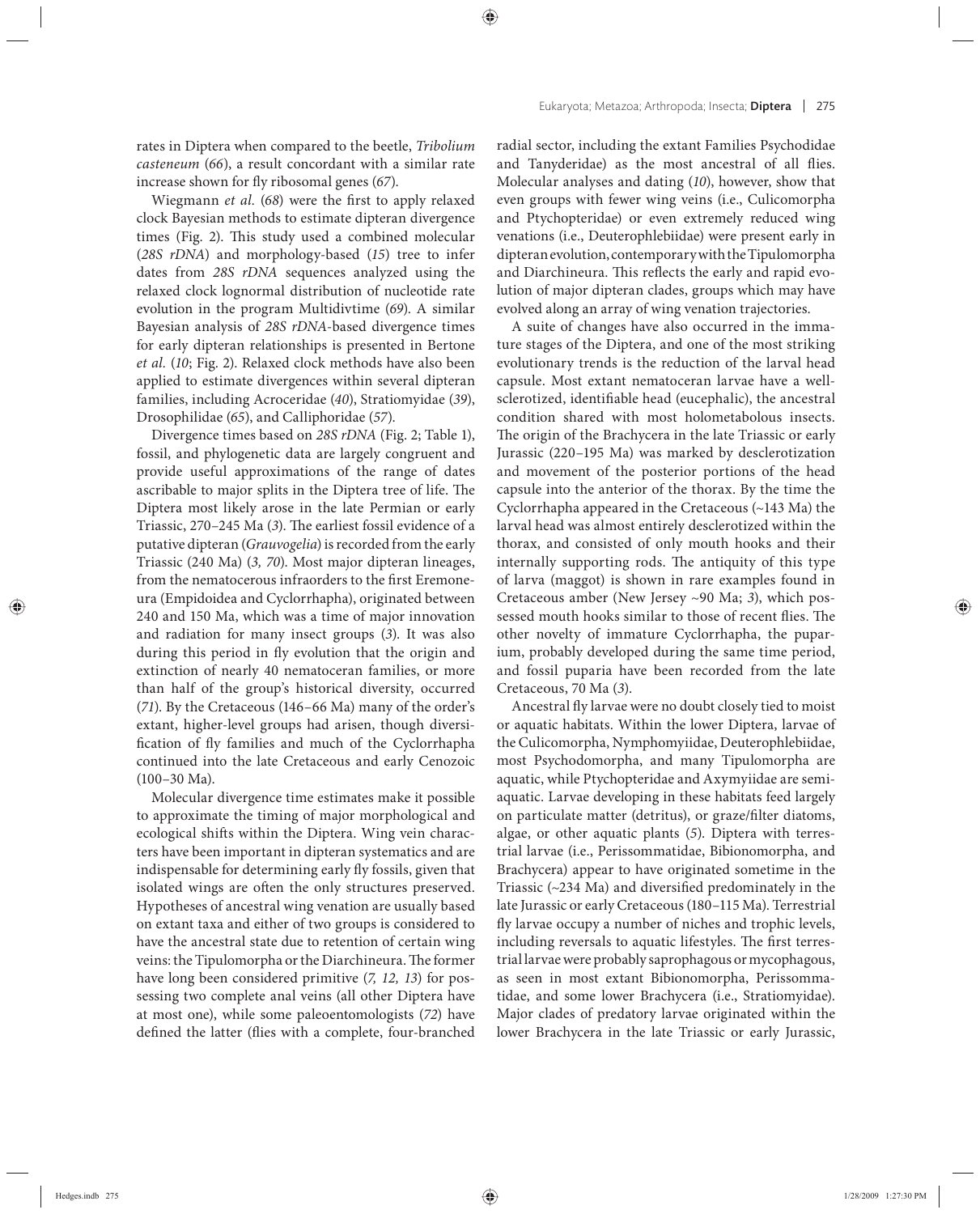and the first parasitic flies, including Nemestrinidae, Acroceridae, and Bombyliidae, may have originated as early as the late Triassic (~213 Ma). Lower Cyclorrhapha feed predominately on decaying plant material, a food source that may have been provided by some of the first angiosperms in the Cretaceous (130 Ma).

Adult flies are generally restricted to a few trophic types, including nectivory, pollinivory, predation, and hematophagy, though many are nonfeeding or feed facultatively on other energy-rich resources (e.g., plant sap flows or homopteran insect secretions). Based on phylogenetic evidence, the ancestral adult feeding type was probably nonfeeding, as exhibited in Deuterophlebiidae, Ptychopteridae, and most Tipulomorpha, or perhaps hematophagy, as is the case for most Culicomorpha. Though hematophagy has arisen in all major groups of flies, it is most common in the lower Diptera (Culicomorpha and Psychodidae) and probably evolved sometime in the Triassic (251–200 Ma). Early bloodfeeders most likely fed on reptile or amphibian hosts, groups which are still fed upon by flies. Most dipteran radiations occurred before the rise of flowering plants in the mid-Cretaceous (5), and the array of extant flies that are specialized for taking nectar and pollen probably evolved later in fly history.

### Acknowledgment

Support was provided by the U.S. National Science Foundation.

#### References

- 1. D. K. Yeates, B. M. Wiegmann, *Annu. Rev. Entomol.* **44**, 397 (1999).
- 2. D. K. Yeates, B. M. Wiegmann, in *The Evolutionary Biology of Flies*, D. K. Yeates, B. M. Wiegmann, Eds. (Columbia, New York, 2005), pp. 14.
- 3. D. Grimaldi, M. S. Engel, *Evolution of the Insects* (Cambridge, New York, 2005), pp. 491–547.
- 4. F. C. Thompson, *Biosystematic Database of World Diptera*, Version 7.5. http://www.diptera.org/biosys.htm (accessed 2007).
- 5. C. C. Labandeira, in *The Evolutionary Biology of Flies*, D. K. Yeates, B. M. Wiegmann, Eds. (Columbia, New York, 2005), pp. 217.
- 6. S. A. Marshall, *Insects their Natural History and Diversity* (Firefly, Buffalo, 2006), pp. 381.
- 7. D. M. Wood, A. Borkent, in *Manual of Nearctic Diptera*, J. F. McAlpine, D. M. Wood, Eds. (Agriculture Canada, 1989), Vol. 3, pp. 1333.
- 8. D. S. Amorim, D. K. Yeates, *Stud. Dipt.* **13**, 3 (2006).
- 9. P. Oosterbroek, G. Courtney, Zool. J. Linn. Soc. Lond. **115**, 267 (1995).
- 10. M. A. Bertone, G. W. Courtney, B. M. Wiegmann, *Syst. Entomol*. **33**, 668 (2008).
- 11. V. Michelsen, *Zool. J. Linn. Soc. Lond.* **117**, 71 (1996).
- 12. W. Hennig, *Diptera*. *Handbuch der Zoologie* (Walter de Gruyter, Berlin, 1973).
- 13. W. Hennig, *Insect Phylogeny* (Wiley, New York, 1981).
- 14. B. J. Sinclair, *Syst. Entomol.* **17**, 233 (1992).
- 15. D. K. Yeates, *Zool. Scripta* **31**, 105 (2002).
- 16. B. M. Wiegmann, S. Tsaur, D. W. Webb, D. K. Yeates, B. K. Cassel, *Ann. Entomol. Soc. Am.* **93**, 1031 (2000).
- 17. N. E. Woodley, in *Manual of Nearctic Diptera*, *Vol. 3*, J. F. McAlpine, D. M. Wood, Eds. (Agriculture Canada, 1989), pp. 1371.
- 18. B. J. Sinclair, J. M. Cumming, D. M. Wood, *Entomol. Scand.* **24**, 407 (1994).
- 19. J. F. McAlpine, in *Manual of Nearctic Diptera*, J. F. McAlpine, D. M. Wood, Eds. (Agriculture Canada, 1989), Vol. 3, pp. 1397.
- 20. J. M. Cu mming, B. J. Sinclair, D. M. Wood, *Entomol. Scand.* **26**, 120 (1995).
- 21. K. P. Collins, B. M. Wiegmann, *Insect Syst. Evol.* **33**, 445 (2002).
- 22. C. E. Cook, J. J. Austin, R. H. L. Disney, *Zootaxa* **593**, 1 (2004).
- 23. W. Hennig, *Stuttg. Beitr. Naturkd.* **232**, 1 (1971).
- 24. G. Griffiths, *The Phylogenetic Classification of Diptera Cyclorrhapha, with Special Reference to the Structure of the Male Postabdomen* (Junk, The Hague, 1972).
- 25. J. Pawlowski, R. Szadziewski, D. Kmieciak, J. Fahrni, G. Bittar, *Syst. Entomol.* **21**, 167 (1996).
- 26. C. Vossbrinck, S. Friedman, *Syst. Entomol*. **14**, 417 (1989).
- 27. M. Friedrich, D. Tautz, *Syst. Biol.* **46**, 674 (1997).
- 28. C. F. Simon *et al.*, *Ann. Entomol. Soc. Am.* **87**, 651 (1994).
- 29. M. S. Caterino, S. Cho, F. A. H. Sperling, *Annu. Rev. Entomol.* **45**, 1 (2000).
- 30. S. L. Cameron, C. L. Lambkin, S. C. Barker, M. F. Whiting, *Syst. Entomol.* **32**, 40 (2007).
- 31. L. Yang, B. M. Wiegmann, D. K. Yeates, M. E. Irwin, *Mol. Phylogenet. Evol.* **15**, 440 (2000).
- 32. K. P. Collins, B. M. Wiegmann, *Insect. Syst. Evol.* **33**, 421 (2002).
- 33. J. K. Moulton, B. M. Wiegmann, *Mol. Phylogenet. Evol.* **31**, 363 (2004).
- 34. J. K. Moulton, B. M. Wiegmann, *Mol. Phylogenet. Evol.* **43**, 701 (2007).
- 35. S. J. Scheffer, I. S. Winkler, B. M. Wiegmann, *Mol. Phylogenet. Evol.* **42**, 756 (2007).
- 36. F. T. Petersen, R. Meier, S. N. Kutty, B. M. Wiegmann, *Mol. Phylogenet. Evol.* **45**, 111 (2007).
- 37. N. J. Besansky, G. T. Fahey, *Mol. Biol. Evol.* **14**, 442 (1997).